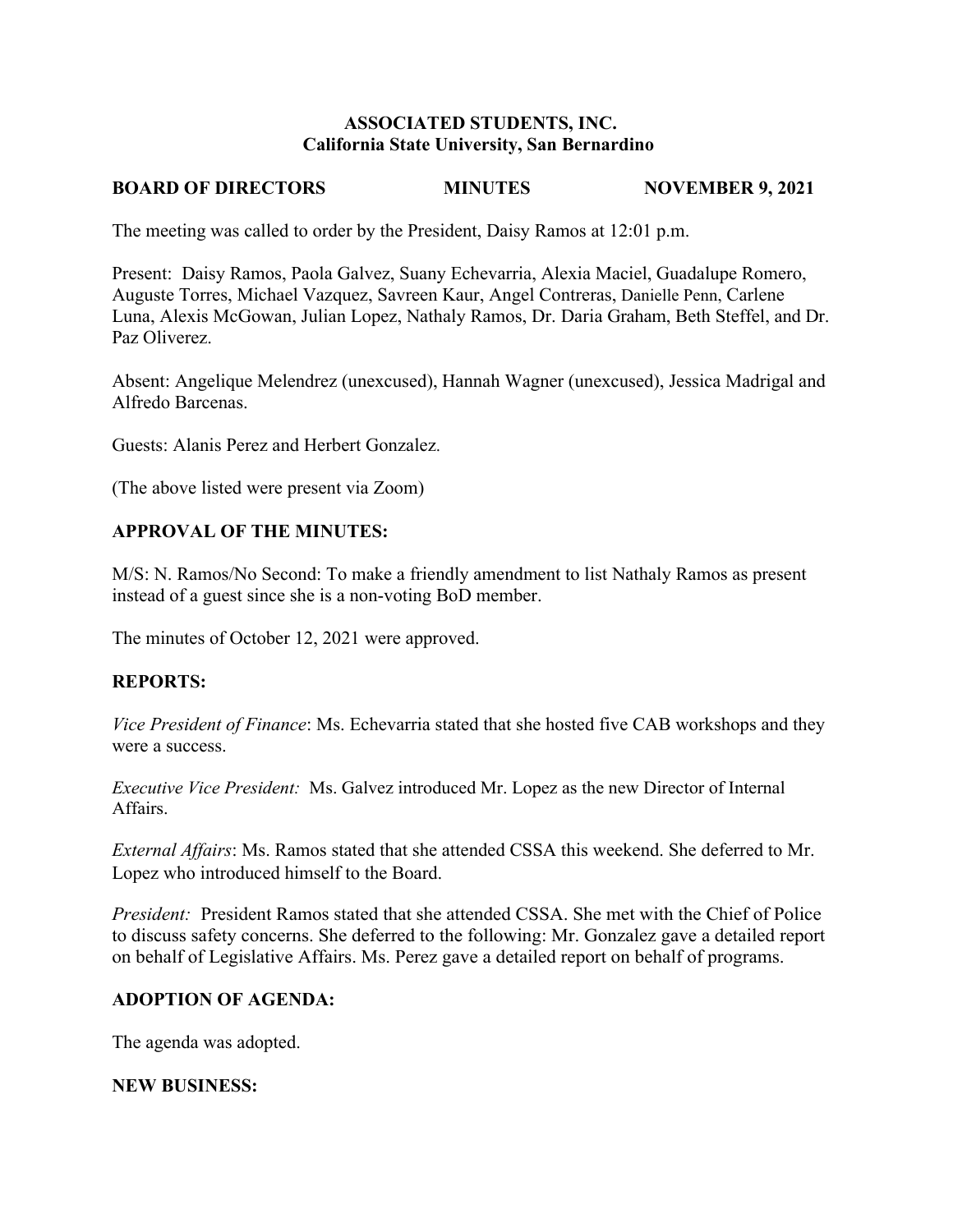# **BD 94-21 M/S Ramos/Contreras: Appointment of Kabba Barua as a student-at-large representative to the ASI Lobby Corps.**

Ms. Ramos spoke in favor of Ms. Barua.

A roll call vote was conducted as follows: In Favor: Contreras, Kaur, Luna, Ramos, Maciel, Penn, Steffel, McGowan, Romero, Torres, Oliverez, and Vazquez. Opposed: None Abstentions: None. Passed (12/0/0).

# **BD 95-21 M/S Ramos/Penn: Appointment of Ethan Hayes as a student-at-large representative to the ASI Lobby Corps.**

Ms. Ramos spoke in favor of Mr. Hayes.

A roll call vote was conducted as follows: In Favor: Contreras, Kaur, Luna, Ramos, Maciel, Penn, Steffel, McGowan, Romero, Torres, Oliverez, and Vazquez. Opposed: None Abstentions: None. Passed (12/0/0).

# **BD 96-21 M/S Contreras/Vazquez: Appointment of Taquera Evans as a student-at-large representative to the ASI Activities Committee.**

Mr. Contreras deferred to Ms. Perez who spoke in favor of Ms. Evans.

A roll call vote was conducted as follows: In Favor: Contreras, Kaur, Luna, Ramos, Maciel, Penn, Steffel, McGowan, Romero, Torres, Oliverez, and Vazquez. Opposed: None Abstentions: None. Passed (12/0/0).

### **BD 97-21 M/S Ramos/Contreras: Appointment of Manuel Pina-Aguilar as a student-atlarge representative to the ASI Activities Committee.**

Ms. Ramos deferred to Ms. Perez who spoke in favor of Mr. Pina-Aguilar.

A roll call vote was conducted as follows: In Favor: Contreras, Kaur, Luna, Ramos, Maciel, Penn, Steffel, McGowan, Romero, Torres, Oliverez, and Vazquez. Opposed: None Abstentions: None. Passed (12/0/0).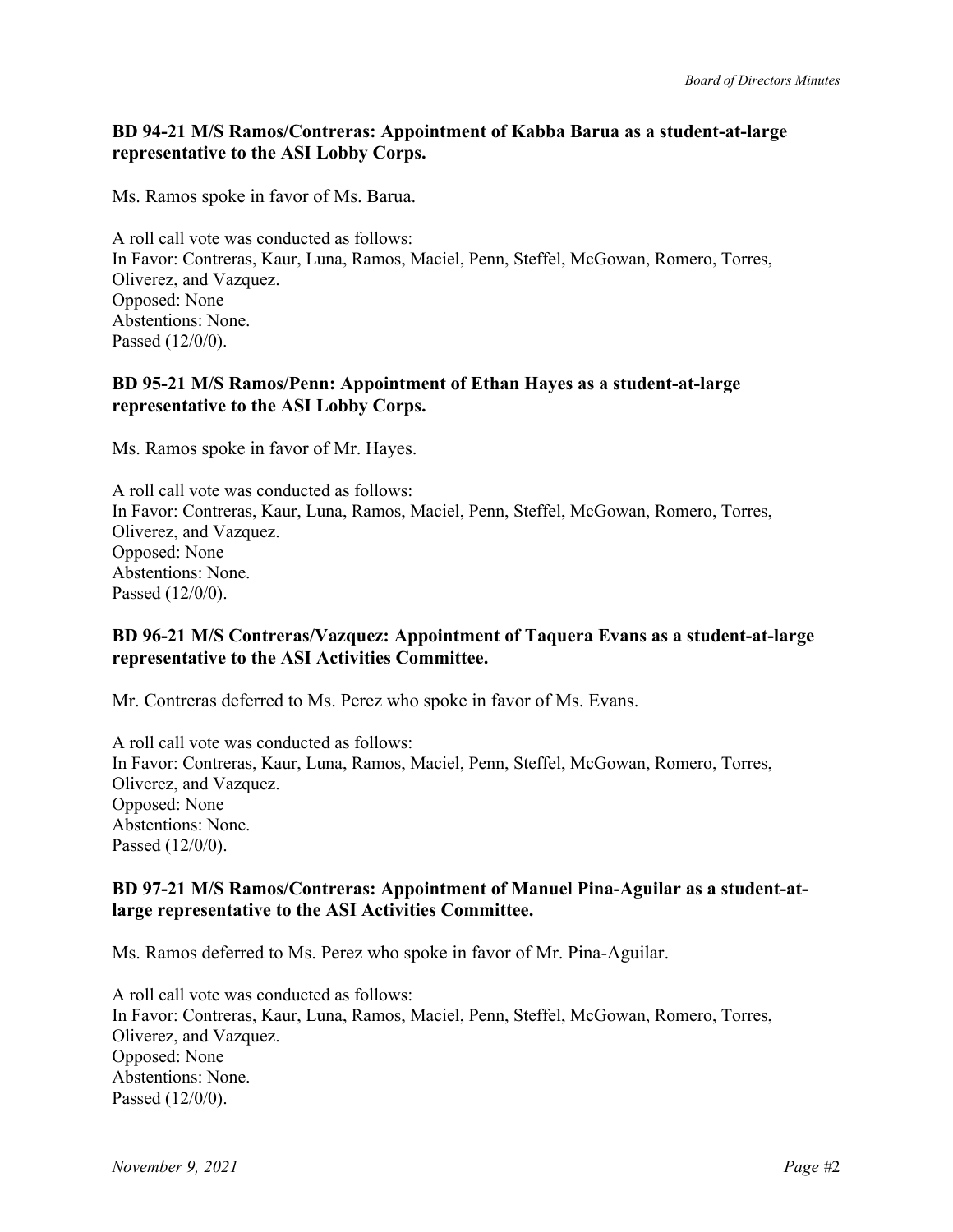## **BD 98-21 M/S Torres/Contreras: Permission to transfer \$180,000.00 from Unallocated Reserves to A.S. Productions - Programs & Publicity (660839-RN001-A6200) for the SMSU North Building Grand Opening Ceremonies in Spring 2022.**

Ms. Echevarria stated that the purpose of this item is to cover the entertainment costs associated with the grand opening of the Santos Manuel Student Union North Building Expansion.

Ms. Penn inquired how the artists are chosen. President Ramos deferred to Mr. Gonzalez who stated that they will get student feedback on the style of music they enjoy. Based on past experiences, the investments to the artist could range from \$20,000.00 to \$40,000.00.

Mr. Torres stated that this would initiate the conversation to start looking at vendors and artists. He recommended that the Board consider the positive impact they would like to have on students.

Mr. Contreras stated that he is concerned about safety. Mr. Gonzalez stated that safety is the number one priority and they have allocated funds towards security.

Discussion ensued.

Ms. Penn inquired whether this event would be open to the community. Mr. Gonzalez stated that they would like to prioritize this event for students since the funds are student fees.

Ms. Echevarria stated that this event would help give the students a sense of community.

Ms. Penn stated that this is a significant amount of money and recommended that they get feedback from students.

Ms. Echevarria stated that by hosting this event students would be able to participate in activities that they may have missed due to the pandemic.

Dr. Steffel stated that when the Student Union Expansion opens, the fees that students pay for the SMSU will double.

Mr. Torres stated that the Board should start developing alternative solutions to support students and recommended that they get feedback.

Ms. Luna spoke in favor of this item.

Mr. Gonzalez stated that this is a collaboration between ASI and SMSU.

Discussion closed.

A roll call vote was conducted as follows: In Favor: Contreras, Kaur, Luna, Ramos, Penn, Romero, Torres and Vazquez.